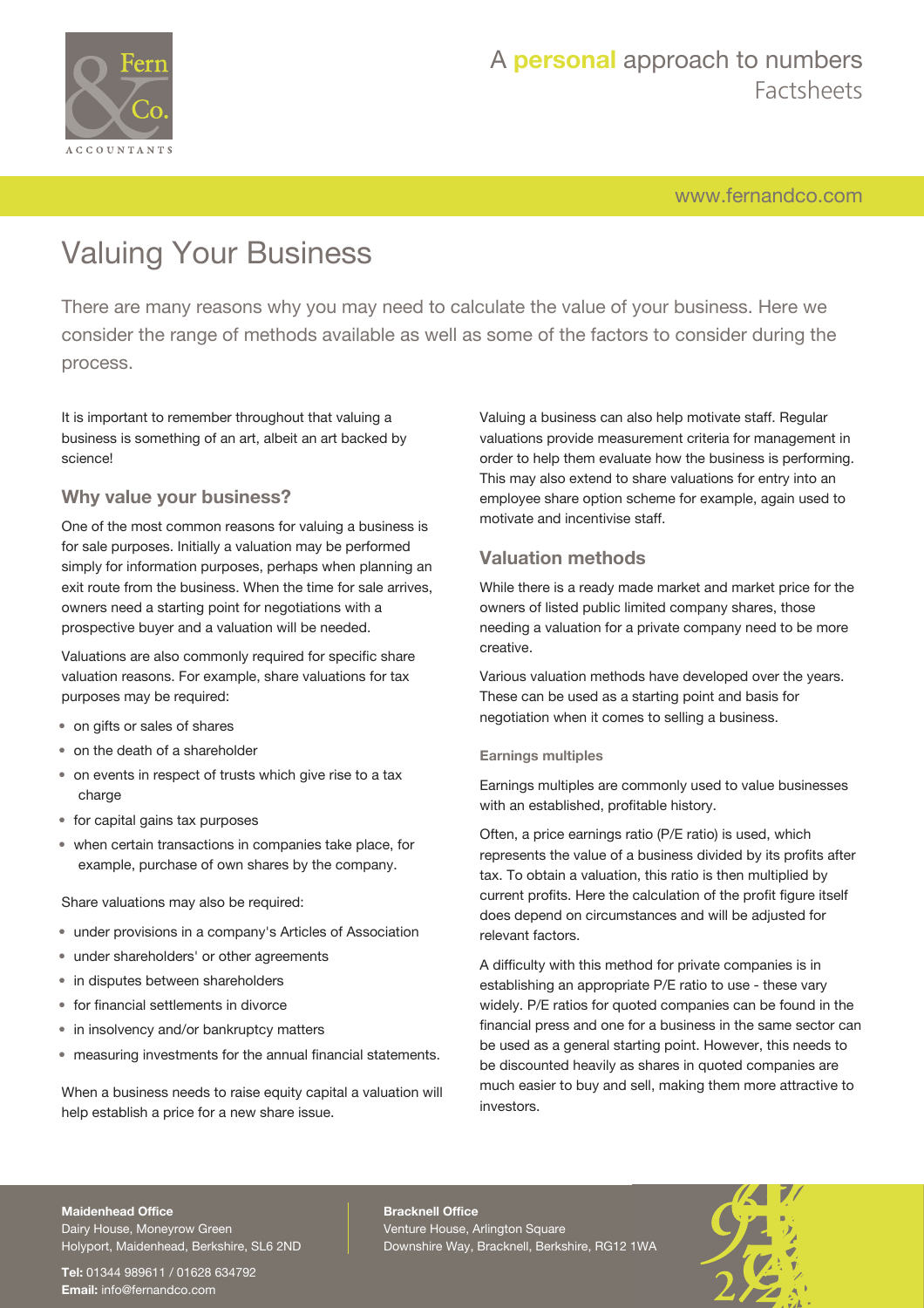

## A **personal** approach to numbers Factsheets

## [www.fernandco.com](http://www.fernandco.com)

As a rule of thumb, typically the P/E ratio of a small unquoted company is 50% lower than a comparable quoted company. Generally, small unquoted businesses are valued at somewhere between five and ten times their annual post tax profit. Of course, particular market conditions can affect this, with boom industries seeing their P/E ratios increase.

A similar method uses EBITDA (earnings before interest, tax, depreciation and amortisation), a term which essentially defines the cash profits of a business. Again an appropriate multiple is applied.

#### **Discounted cashflow**

Generally appropriate for cash-generating, mature, stable businesses and those with good long-term prospects, this more technical method depends heavily on the assumptions made about long-term business conditions.

Essentially, the valuation is based on a cash flow forecast for a number of years forward plus a residual business value. The current value is then calculated using a discount rate, so that the value of the business can be established in today's terms.

## **Entry cost**

This method of valuation reflects the costs involved in setting up a business from scratch. Here the costs of purchasing assets, recruiting and training staff, developing products, building up a customer base, etc are the starting point for the valuation. A prospective buyer may look to reduce this for any cost savings they believe they could make.

## **Asset based**

This type of valuation method is most suited to businesses with a significant amount of tangible assets, for example, a stable, asset rich property or manufacturing business. The method does not however take account of future earnings and is based on the sum of assets less liabilities. The starting point for the valuation is the assets per the accounts, which will then be adjusted to reflect current market rates.

#### **Industry rules of thumb**

Where buying and selling a business is common, certain industry-wide rules of thumb may develop. For example, the number of outlets for an estate agency business or recurring fees for an accountancy practice.

## **What else should be considered during the valuation process?**

There are a number of other factors to be considered during the valuation process. These may help to greatly enhance, or unfortunately reduce, the value of a business depending upon their significance.

#### **Growth potential**

Good growth potential is a key attribute of a valuable business and as such this is very attractive to potential buyers. Market conditions and how a business is adapting to these are important - buyers will see their initial investment realised more quickly in a growing business.

## **External factors**

External factors such as the state of the economy in general, as well as the particular market in which the business operates can affect valuations. Of course, the number of potential, interested buyers is also an influencing factor. Conversely, external factors such as a forced sale, perhaps due to ill health or death may mean that a quick sale is needed and as such lower offers may have to be considered.

## **Intangible assets**

Business valuations may need to consider the effect of intangible assets as they can be a significant factor. These in many cases will not appear on a balance sheet but are nevertheless fundamental to the value of the business.

Consider the strength of a brand or goodwill that may have developed, a licence held, the key people involved or the strength of customer relationships for example, and how these affect the value of the company.

#### **Maidenhead Office**

Dairy House, Moneyrow Green Holyport, Maidenhead, Berkshire, SL6 2ND

**Tel:** 01344 989611 / 01628 634792 **Email:** [info@fernandco.com](mailto:info@fernandco.com)

**Bracknell Office** Venture House, Arlington Square Downshire Way, Bracknell, Berkshire, RG12 1WA